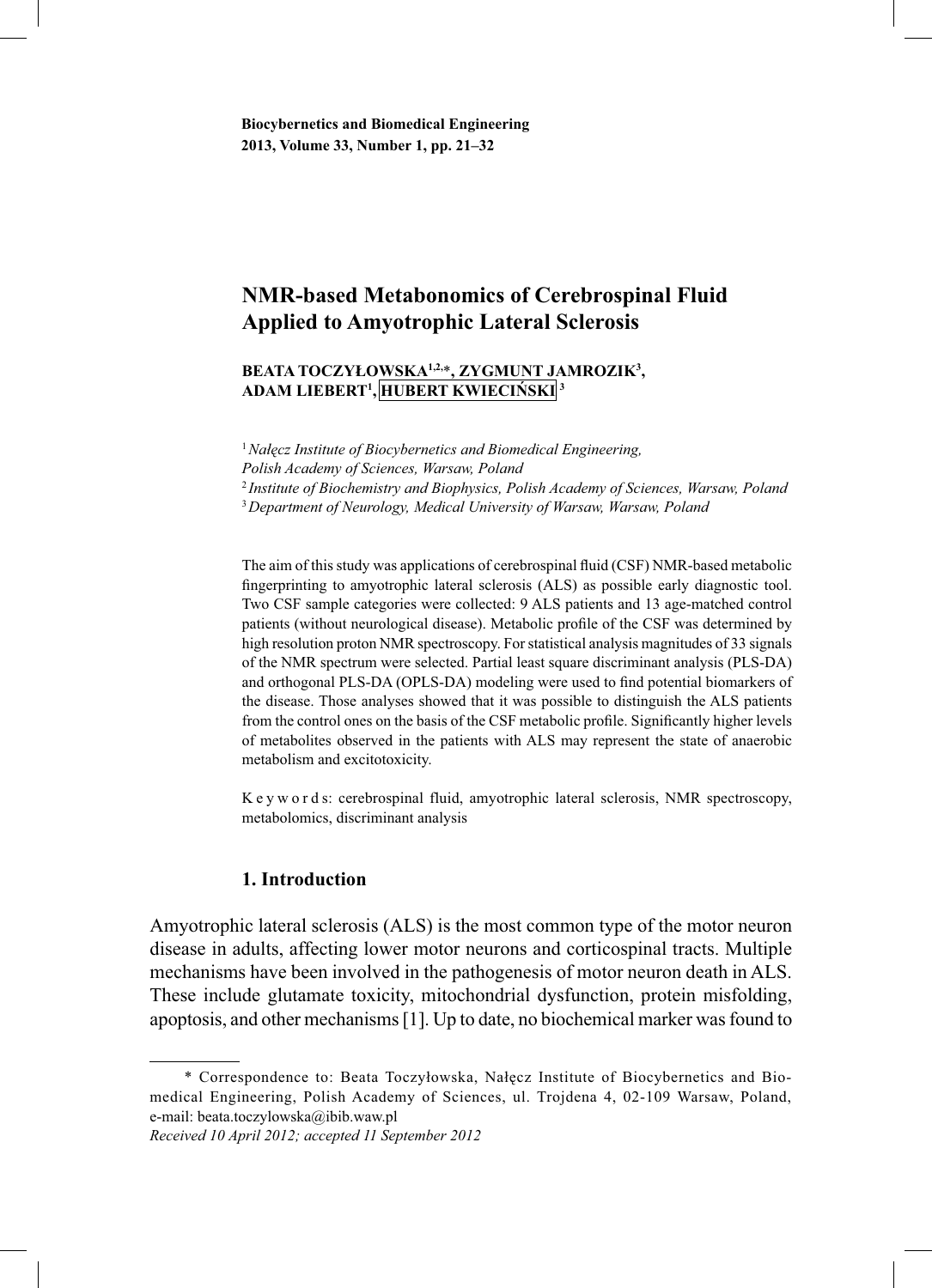diagnose ALS with required level of sensitivity and specificity [2–4]. In our research we looked for global biochemical differences that might distinguish the ALS patients from the control subjects [5–7].

 Compared to other analytical techniques, NMR spectroscopy has special characteristics which make it uniquely suitable for the analysis of metabolite mixtures. NMR allows reliable detection and quantification of a wide range of metabolites, containing hydrogen present in complex biological fluids at micromolar concentrations. NMR is considered to be a non-destructive technique with low handling and slow preprocessing times. There are multiple examples in the literature of application of the NMR metabolomics to study central nervous system disorders, including a murine model of Huntington disease [8], studies of tissue and plasma in the rodent model of traumatic brain injury [9], and clinical studies of patients with schizophrenia [10].

 The composition of CSF is directly dependent upon production rates of various metabolites in the brain; therefore, analysis of the CSF metabolome can offer biochemical insights into central nervous system (CNS) disorders, such as brain injury [11] or others [12].

 The present study was carried out to assess the metabolic differences between the CSF samples of the patients with definite ALS, and the age-matched control subjects. In our study we used proton NMR spectroscopy combined with discriminant analyses, PLS-DA (Partial Least Square Discriminant Analysis) and OPLS-DA (Orthogonal Partial Least Square Discriminant Analysis) to evaluate potential use of this technique as an additional tool for diagnostic assessment [13].

## **2. Patients and Methods**

#### **2.1. Patients**

Two groups of patients were analyzed: ALS patients  $(n = 9, 5$  female and 4 male patients at mean age of  $53\pm 12$ ,  $11\pm 5$  months after diagnosis) and control subjects  $(n = 13)$ . The diagnosis of definite ALS patients was made according to diagnostic criteria for ALS based on the El Escorial World Federation [14]. The study protocol was approved by the Medical University of Warsaw Ethics Committee and the informed consent form was obtained in accordance with the Declaration of Helsinki. The control group comprised of patients without neurological diseases who underwent vascular or inguinal hernia surgery under spinal anesthesia. The controls were matched by age with the ALS patients group.

#### **2.2. Sample Preparation and Spectrum Acquisition**

The CSF samples used for the examination were collected during diagnostic lumbar puncture or spinal anesthesia. The samples were centrifuged at room temperature at 15000 rpm for 5 min, and the supernatant was frozen at  $-80^{\circ}$ C until the NMR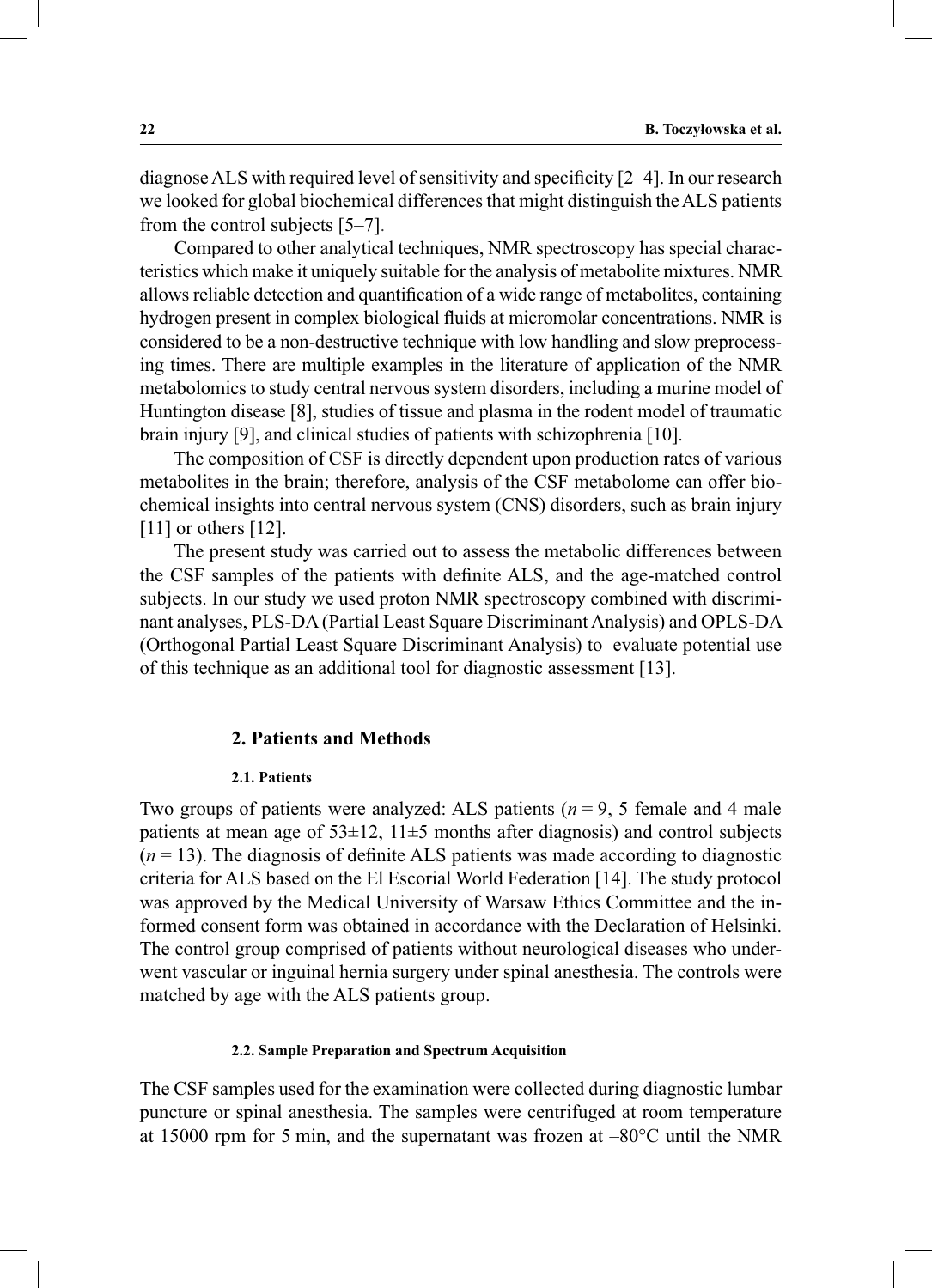analysis was performed. The pH of the CSF was 7.8–8.2. The <sup>1</sup>H NMR spectra were acquired at 25ºC on a Varian Unity+ 500 NMR spectrometer (Varian Inc., USA) with operating frequency 500.6 MHz. In the NMR examination, standard pulse sequence was used with presaturation of the water signal. Each measurement consisted of 512 scans and 12s pulse repetition. To achieve stable lock signal,  $100\mu$ l of D<sub>2</sub>O was added to each sample and 3-trimethylsilyl propionate (TSP) was used as a reference signal (0 ppm and 1mM) for normalization of all spectra. The signals were assigned according to our own reference database and from literature [15–17].

#### **2.3. Data Analysis**

Quantities of metabolites were expressed as relative intensity (based on the magnitude of spectral peaks, and relative to the internal standard TSP). The measured signal magnitudes correspond to concentration of the compounds. All signals used were at least three times greater than the signal-to-noise ratio calculated for each spectrum.

 Data reduction technique was applied to each NMR spectrum, using the targeted profiling method. Targeted profiling is an approach to data reduction that involves comparison to the NMR spectral signatures of individual metabolites found in a reference database. This technique works by reducing spectral data to quantified metabolites, which can then be used as input variables in pattern recognition tools such as projection to latent structures. Data normalization is an important step for any statistical analysis. The objective of data normalization is to allow meaningful comparisons of samples within a dataset.

 Partial least squares (PLS) are a wide class of methods for modeling relations between sets of observed variables by means of latent variables. It comprises of regression and classification tasks as well as dimension reduction techniques and modeling tools. The underlying assumption of all PLS methods were that the observed data are generated by a system or process driven by a small number of latent (not directly observed or measured) variables. In this pattern recognition technique, a regression model is formed between the biochemical and class membership, allowing for selective removal of variables that do not contribute to class distinction. As part of this routine, the class membership of every seventh sample was iteratively predicted using jack-knifing and the results from this were used to generate a goodness of fit measure Q2 for the overall model:  $Q2 = (1-PRESS/SS)$ , where PRESS is the predicted squared sum of error and SS is the residual sum of squares of the previous dimension. The goodness of fit is reported as the cumulative score across all of the components – Q2cum. This was used to determine whether the model had any predictive power and the predicted class membership better than chance. This jack-knifing routine was used if the data sets were too small to split the data into training and test sets – as in our case. The theoretical maximum is 1 for a perfect prediction. In order for a PLS component to be considered significant, Q2cum must be significantly larger than zero and is generally considered as good when equal or greater than 0.5. Mean-centering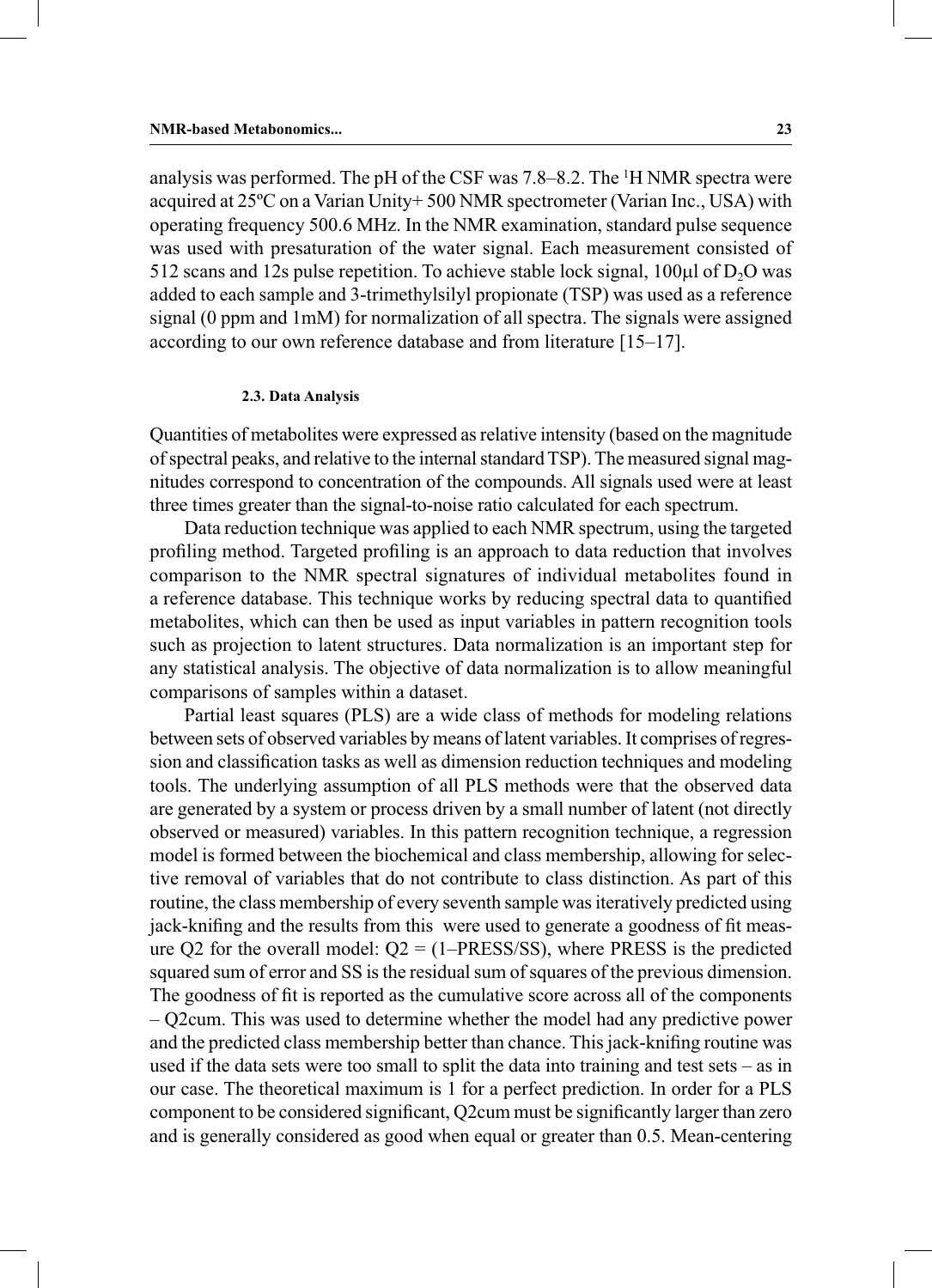was performed column-wise to remove the offsets. All the measured biochemical data were treated on an equal level with autoscaling (unit variance scaling), which is commonly applied and uses standard deviation as the scaling factor. After the autoscaling, all metabolites have standard deviation of one, and therefore the data is analyzed on the basis of correlations instead of covariances, as is in the case using the centering method [18]. Correlation coefficients from the PLS-DA were used to rank importance of each variable to further describe the differentially expressed biochemical data accountable for the separation between groups [19, 20].

 Orthogonal signal correction (OSC) was the method initially developed for spectral data re-processing by Wold et al. [22]. Employing information in the response matrix **Y** (containing, in our case, class assignment – confirmed diagnosis), the strong systematic variation in the descriptor matrix  $\bf{X}$  (containing, in our case spectral data) that is orthogonal (non-correlated) to **Y** can be identified. This variation, denoted as Y-orthogonal variation, can subsequently be studied and, depending on the problem at hand, discarded or retained. Despite the fairly unambiguous concept of OSC, a multitude of implementations occur in the literature [21–23]. OPLS [21] is an extension to the supervised PLS regression method featuring an integrated OSC-filter. In simple terms, the OPLS uses information in the **Y** matrix to decompose the **X** matrix into blocks of structured variation correlated to, and orthogonal to **Y**, respectively. The main benefit of interpretation using the OPLS-DA compared to the PLS-DA lies in the ability of the OPLS-DA to separate predictive from non-predictive (orthogonal) variation [24]. The OPLS-DA technique is capable of removing information unrelated to the response matrix **Y** (descriptor, e.g., 0/1) from an input matrix **X** (NMR spectral data) Thus, the resulting differential metabolites accountable for the discrimination between the two groups are most likely to be concentrated in the first predictive component.

 The variable importance in the projection (VIP) value of each variable in the model was calculated to indicate its contribution of the X variables to the classification. Those variables with the VIP value greater than 1.0 are considered significantly different, and the larger VIP value of variable represents higher contribution to the discrimination between two groups.

 In our study we use supervised methods of the PLS-DA and OPLS-DA analyses. For the statistical analysis 33 signals of the NMR spectrum (Fig. 1, Table 1) were selected. Since we could not distinguish in the NMR spectrum between Gln and Glu compounds because of the overlap between the signals, both signals were analyzed as one Glx. For univariate data analysis non-parametric Mann-Whitney U test was carried out. The statistical analysis was performed using the Statistica software (STATISTICA version 7.1, StatSoft, Inc., 2005.). A p-value of less than 0.05 was considered to be statistically significant. For multivariate analysis Bonferroni corrections for correlated variables was applied. The PLS-DA and OPLS-DA analyses were performed using the software package SIMCA-P (Version 12, Umetrics AB, Sweden) [25].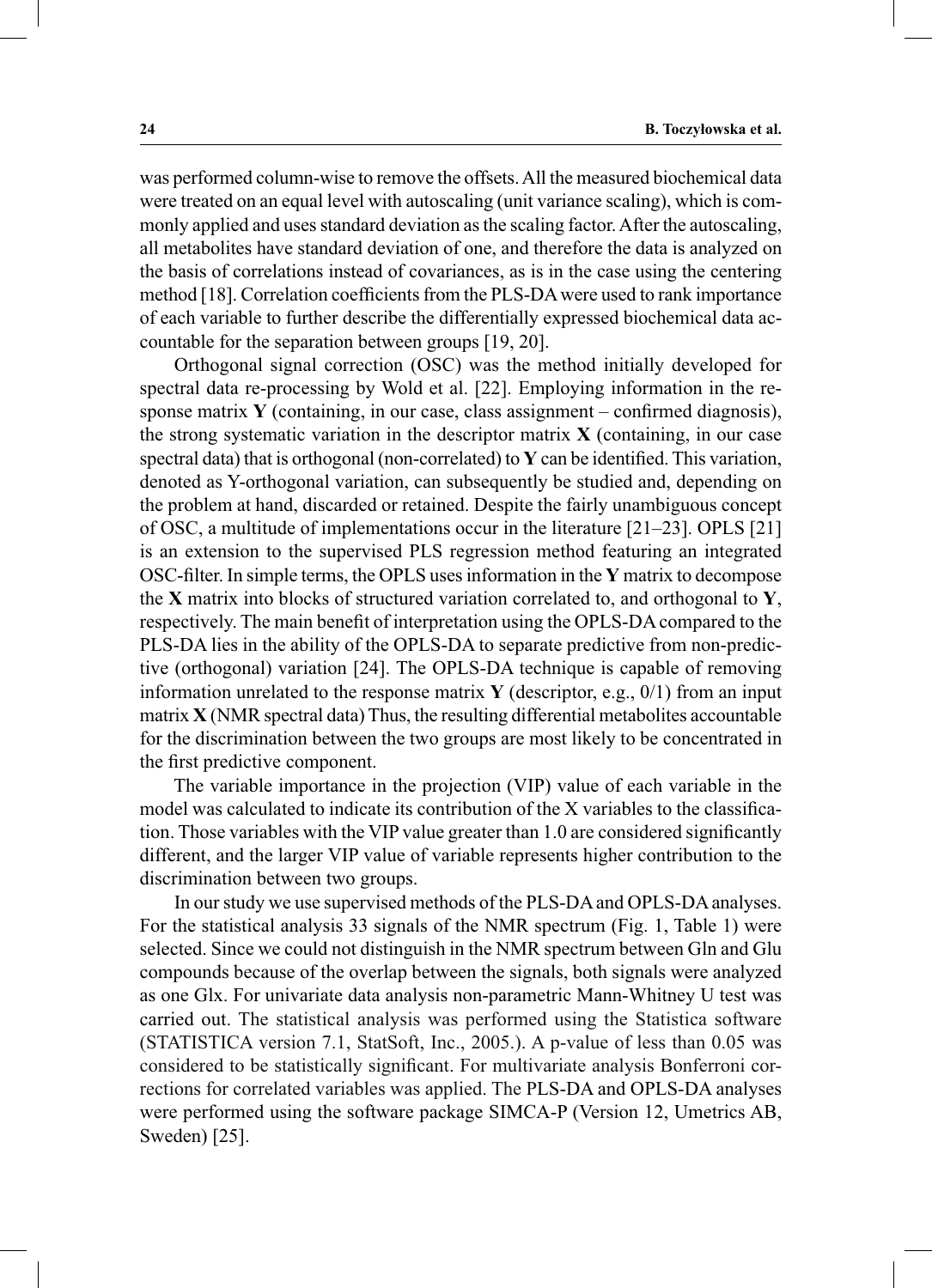

**Fig. 1.** Normalized proton NMR spectra of CSF samples – ALS patient (A) and control patient (B). Two parts of each spectrum were presented – aromatic region from 8.6 to 6.4 ppm (left) and aliphatic region from 4.6 to 0.5 ppm (right)

Analyzed signals: formate (8.47 ppm), histidine (7.73 ppm), phenylalanine (7.39 ppm), tyrosine  $(6.86$  ppm), myo-inositol  $(4.07$  ppm), glycine  $(3.52$  ppm), scyllo-inositol  $(3.36$  ppm), glucose (3.25ppm), choline (3.21 ppm), citrulline (3.16 ppm), creatinine (3.05 ppm), creatine (3.04 ppm), citrate (2.68 ppm), Glx (2.42 ppm, 2.14 ppm), pyruvate (2.38 ppm), acetoacetate (2.28 ppm), acetone (2.24 ppm), acetate (1.92 ppm), GABA (1.84 ppm), lysine (1.72 ppm), alanine (1.46 ppm), lactate  $(4.12 \text{ ppm}$  and  $1.34 \text{ ppm}$ ),  $\gamma$ -OH-butyrate  $(1.21 \text{ ppm})$ , valine  $(1.03 \text{ ppm})$ , isoleucine  $(0.96 \text{ ppm})$ , leucine/α-OH-n-butyrate (0.90 ppm) and unassigned signals 7.68 ppm, 4.04 ppm, 4.01 ppm, 3.30 ppm and 1.28 ppm

# **3. Results**

Concentrations of lactate, Glx and acetate were significantly higher in the ALS patients group as compared to the control group (Mann-Whitney test,  $p < 0.01$ ) (Table 1).

 In order to enhance identification of potential differences in biochemical composition of the CSF the PLS-DA and OPLS-DA modeling were employed, based on the unblinded patient's classification. The best results obtained by the PLS-DA (Fig. 2) consisted of two components (R2cum =  $0.714$ , O2cum =  $0.462$ ). The most important parameters (VIP  $>$  1) that contributed to the class separation were the signals from acetate, GABA, Glx (both Glu and Gln signals), creatinine, myo-inositol, lactate, formate, choline and unassigned signals at 1.28 ppm, 4.04 ppm and 7.68 ppm. Mean concentrations of acetate, Glx, creatinine, myo-inositol, lactate, formate choline and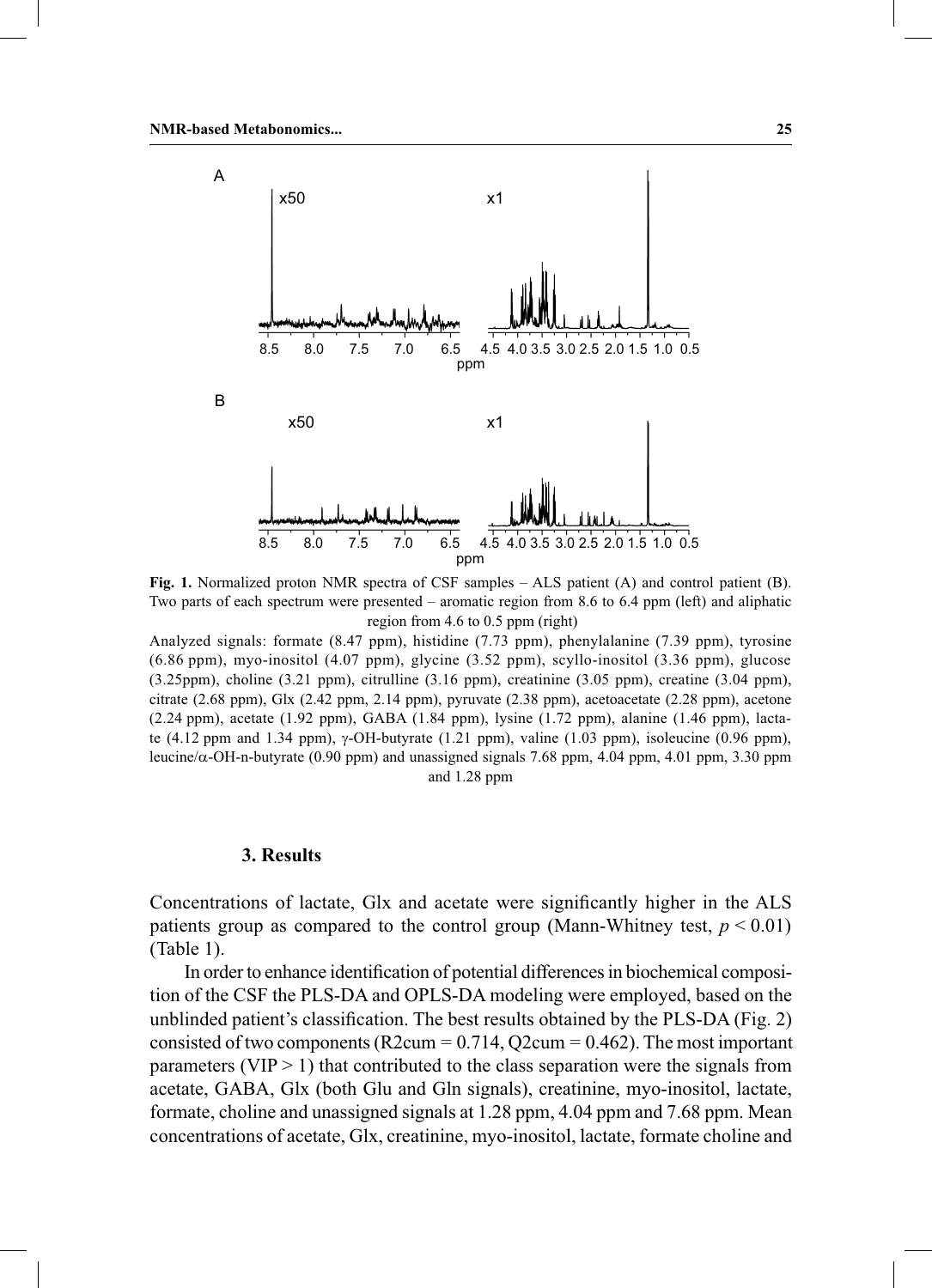unassigned signal at 7.68 ppm were higher while mean concentrations of GABA and unassigned signal at 4.04 ppm and 1.28 ppm were lower in the ALS patients group as compared to the control group (Table 1).

| Compound                         | $Mean \pm SEM$ [arbitrary units] |                    |         |                 |
|----------------------------------|----------------------------------|--------------------|---------|-----------------|
|                                  | <b>ALS</b>                       | <b>Control</b>     | p-value | VIP>1           |
| formate                          | $4683 \pm 781$                   | $2687 \pm 245$     | 0.051   | PLS-DA, OPLS-DA |
| histidine                        | $1253 \pm 321$                   | $905 \pm 90$       | 0.431   |                 |
| unassigned 7.68ppm               | $343 \pm 128$                    | $292 \pm 48$       | 0.917   | PLS-DA          |
| phenylalanie                     | $1280 \pm 249$                   | $742 \pm 60$       | 0.043   | <b>OPLS-DA</b>  |
| tyrosine                         | $1115 \pm 229$                   | $676 \pm 74$       | 0.021   | <b>OPLS-DA</b>  |
| lactate                          | $97154 \pm 13143$                | $53557 \pm 6312$   | 0.007   | PLS-DA, OPLS-DA |
| myo-inositol                     | $15019 \pm 2006$                 | $13605 \pm 1610$   | 0.431   | PLS-DA          |
| unassigned 4.04ppm               | $5573 \pm 968$                   | $6843 \pm 911$     | 0.345   | PLS-DA          |
| unassigned 4.01ppm               | $12475 \pm 1693$                 | $9050 \pm 999$     | 0.129   |                 |
| glycine                          | $65710 \pm 9646$                 | $42578 \pm 5397$   | 0.030   |                 |
| scyllo-inositol                  | $21967 \pm 6285$                 | $15709 \pm 7360$   | 0.110   |                 |
| unassigned 3.30ppm               | $7254 \pm 1500$                  | $5622 \pm 521$     | 0.896   |                 |
| glucose                          | $130624 \pm 19108$               | $83395 \pm 9699$   | 0.043   | <b>OPLS-DA</b>  |
| choline                          | $3338 \pm 644$                   | $1646 \pm 175$     | 0.021   | PLS-DA, OPLS-DA |
| citrulline                       | $7780 \pm 1124$                  | $7687 \pm 1200$    | 0.794   |                 |
| creatinine                       | $25913 \pm 375$                  | $22866 \pm 2764$   | 0.471   | PLSA-DA         |
| creatine                         | $29678 \pm 5264$                 | $18275 \pm 1858$   | 0.017   | OPLS-DA         |
| citrate                          | $37510 \pm 7547$                 | $26146 \pm 2992$   | 0.292   |                 |
| Glx                              | $46873 \pm 8948$                 | $21766 \pm 2424$   | 0.004   | PLS-DA, OPLS-DA |
| pyruvate                         | $15830 \pm 7216$                 | $19228 \pm 2941$   | 0.179   |                 |
| acetoacetate                     | $37510 \pm 7547$                 | $26146 \pm 2992$   | 0.471   | PLS-DA          |
| acetone                          | $10596 \pm 6553$                 | $21545 \pm 6079$   | 0.025   |                 |
| Glx                              | $15356 \pm 2878$                 | $16532 \pm 1846$   | 0.695   | PLS-DA          |
| acetate                          | $32400 \pm 5456$                 | $11578 \pm 2062$   | 0.002   | PLS-DA, OPLS-DA |
| <b>GABA</b>                      | $955 \pm 614$                    | $1380 \pm 96$      | 0.350   | PLS-DA          |
| lysine                           | $3633 \pm 892$                   | $2046 \pm 176$     | 0.164   | <b>OPLS-DA</b>  |
| alanine                          | $2115 \pm 305$                   | $1445 \pm 166$     | 0.038   | <b>OPLS-DA</b>  |
| lactate                          | $413868 \pm 56611$               | $239412 \pm 25984$ | 0.014   | PLS-DA, OPLS-DA |
| unassigned 1.28ppm               | $2063 \pm 309$                   | $2357 \pm 134$     | 0.110   |                 |
| $\gamma$ -OH-butyrate            | $9757 \pm 4033$                  | $15817 \pm 4982$   | 0.357   |                 |
| valine                           | $2898 \pm 337$                   | $2023 \pm 225$     | 0.060   | <b>OPLS-DA</b>  |
| isoleucine                       | $4283 \pm 541$                   | $3383 \pm 317$     | 0.209   |                 |
| leucine/ $\alpha$ -OH-n-butyrate | $6959 \pm 856$                   | $5797 \pm 630$     | 0.209   |                 |

Table 1. Concentrations of compounds presented in arbitrary units in mean  $\pm$  SEM values, measured as signal magnitudes from normalized NMR spectra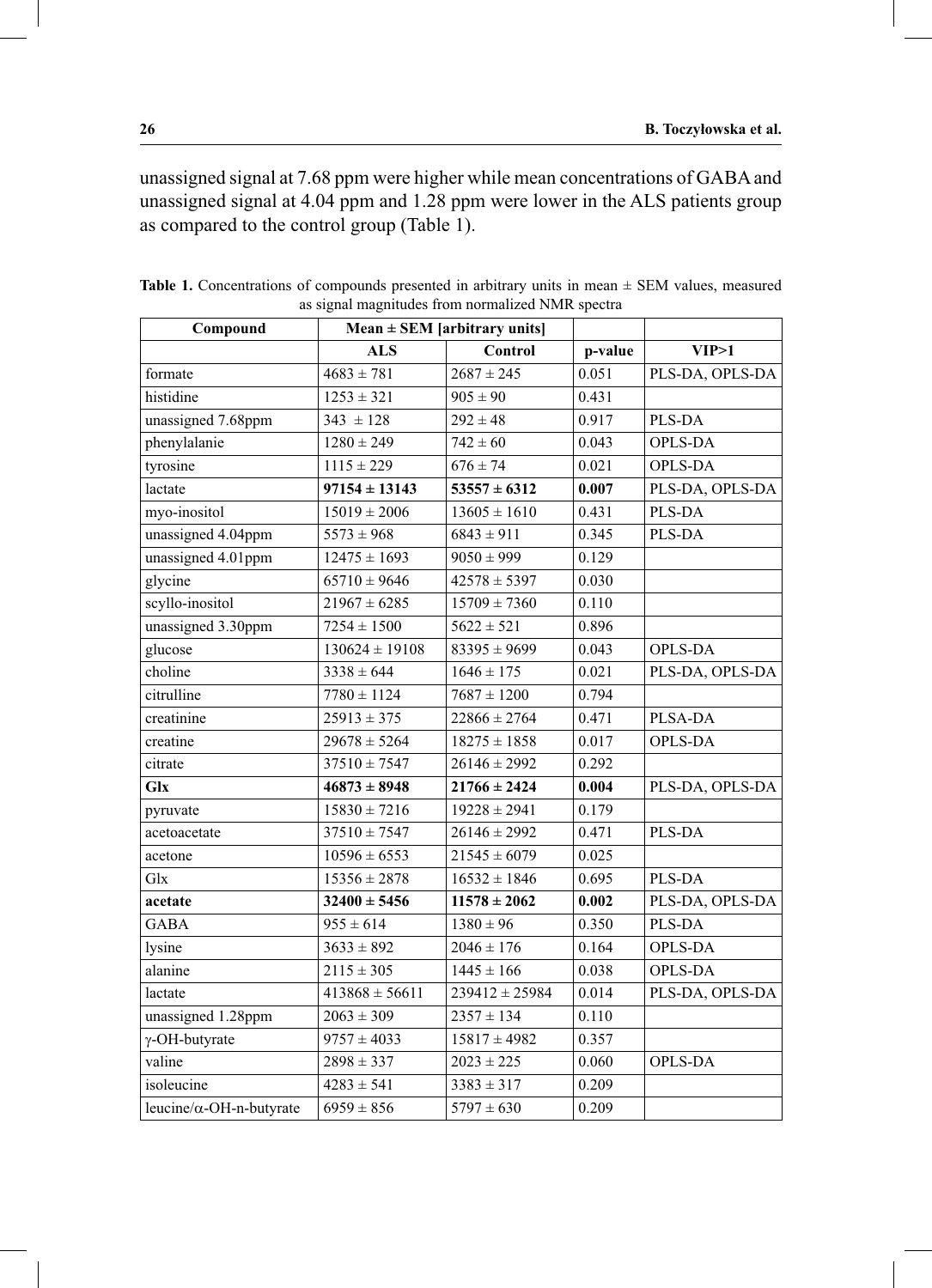

Fig. 2. The score plot of the PLS-DA model of the first two principal components t[1] and t[2]; t[1] represents the greatest amount of correlated variation in the data set, whereas t[2] represents the second greatest amount of correlated variation. Ellipse represents Hotelling T2 with 95% confidence in the score plots

 Result of applying the PLS-DA in discrimination of the ALS samples from the control samples is shown in Fig. 2. In this model, 90.91% of all patients were assigned correctly to their groups  $-7$  out of 9 patients from the ALS group (77.78%) and all patients from the control group (100%).

 The best result obtained by the OPLS-DA (Fig. 3) consisted of one predictive and one Y-orthogonal component (R2cum =  $0.705$ , Q2cum =  $0.428$ ). The most important parameters ( $VIP > 1$ ) that contributed to the class separation were signals from acetate, lactate, Glx, choline, formate, phenylalanine, glucose, creatine, valine, tyrosine, lysine and alanine. The concentrations of all those compounds were higher in the ALS patients group as compared to the control group (Table 1).

 Both the PLS-DA and the OPLS-DA showed the same ability to distinguish the ALS patients from the control group. The OPLS-DA showed that 90.91% of the patients were assigned correctly to their groups, namely 7 out of 9 patients from the ALS group (77.78%) and all the patients from the control group (100%).

 Validity of the models (PLS-DA and OPLS-DA) was tested for both groups of the patients using analysis of variance of cross-validated predictive residuals. Both presented models were valid for two groups ( $p < 0.001$ ).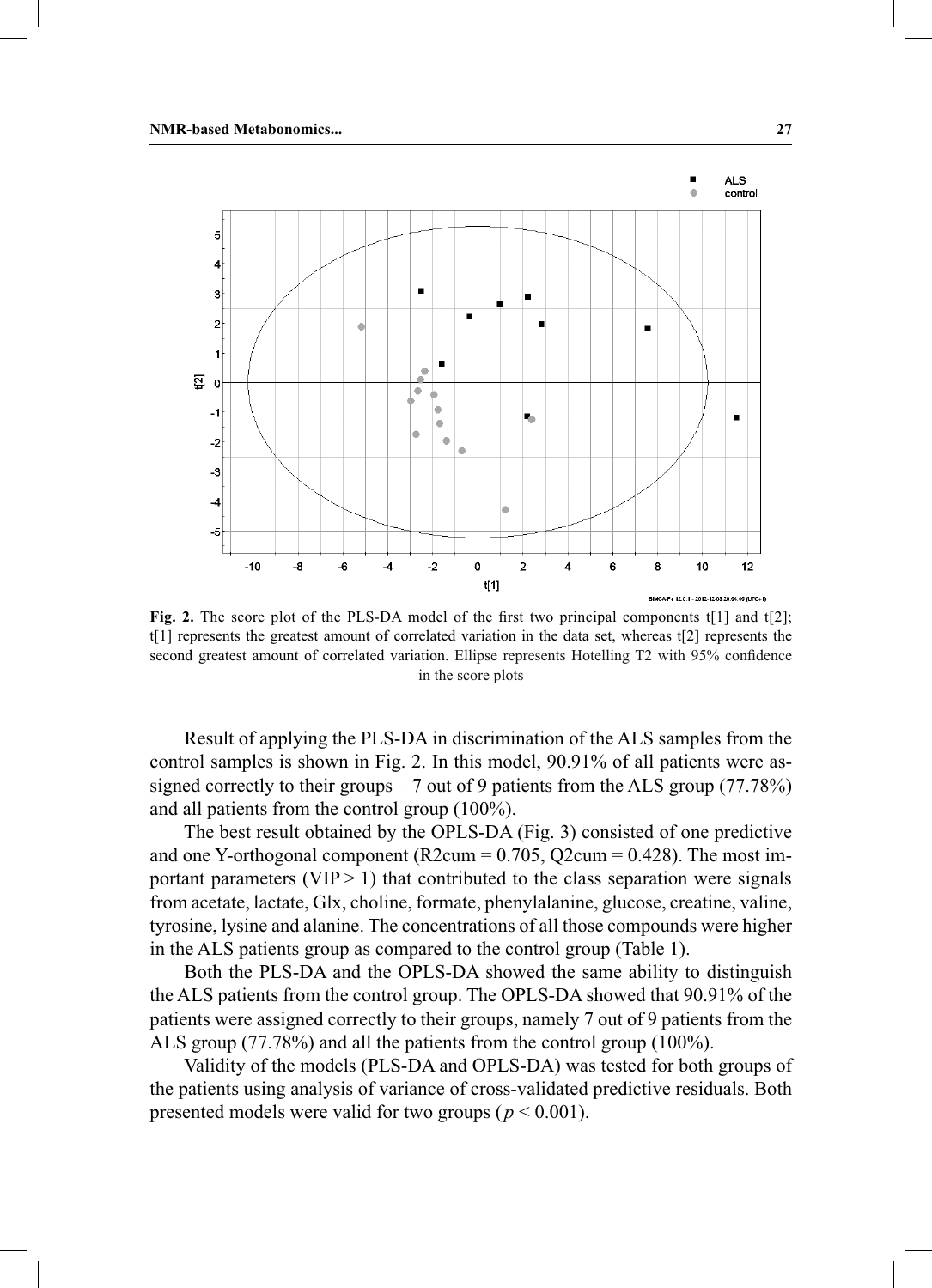

**Fig. 3.** The OPLS-DA score plot.  $t[1]$  is the predictive component and  $t_0[1]$  is the first orthogonal component. The ellipse shows the Hotellinger  $T^2$ -range (significance level 0.05)

# **4. Discussion**

Non-parametric Mann-Whitney test revealed significant differences in lactate, Glx and acetate concentrations between the ALS patients and the control subjects. Further, the PLS-DA and OPLS-DA models to the CSF biochemical compounds distinguish the ALS and control subjects were applied. The most important compounds that contributed to the group separation using the PLS-DA model were: acetoacetate, acetate, GABA, Glx, creatinine, myo-inositol, lactate, formate and choline, and unassigned signal at 4.04 ppm, and 7.68 ppm. For the OPLS-DA model those compounds were: acetate, lactate, Glx, choline, formate, phenylalanine, glucose, creatine, valine, tyrosine, lysine and alanine.

 Both statistical analysis methods (Mann-Whitney test and the PLS-DA/OPLS-DA) confirmed that presence and concentrations of acetate compound be the most important in distinguishing the ALS and control group. Acetate, lactate, Glx, choline, and formate play the "separating" role in both discriminant analysis models.

 Significant increase in lactate concentration in the ALS patients group as compared to the control subjects may indicate lack of oxygen that leads to anaerobic respiration. Also, energetic insufficiency leads to anaerobic respiration [26]. Lactate level in CSF largely reflects its production by the brain. Abnormally low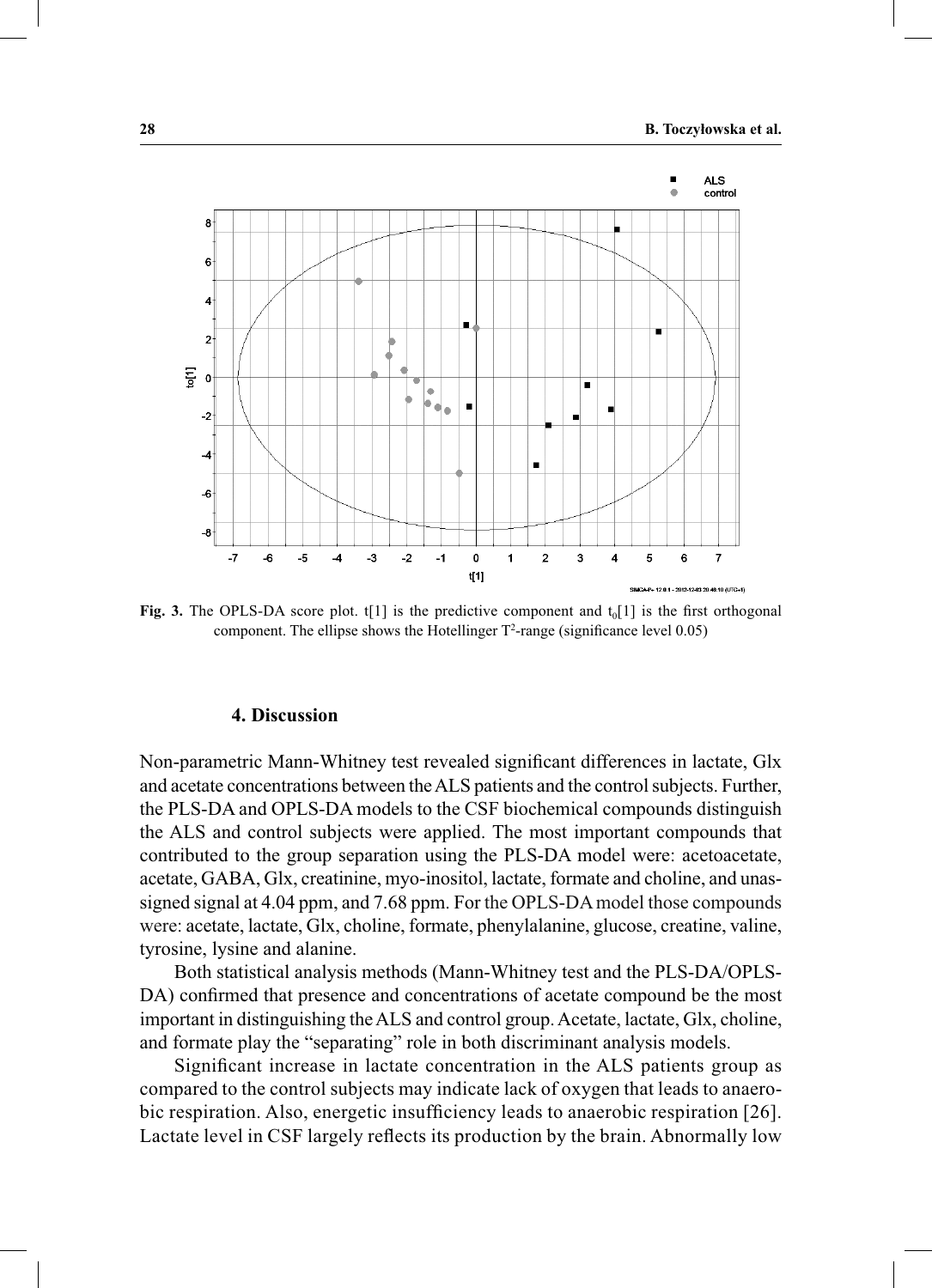glucose level causes rise in CSF lactate level, as the brain is forced to increase its anaerobic glycolysis in order to meet its metabolic demand [27]. In our study we observed significantly higher levels of both CSF lactate and glucose. Vijayalakshmi et al. [28] studied cells exposed to CSF obtained from ALS patients and observed increased anaerobic glycolysis and lactate production. Their studies show that the CSF from the ALS patients may induce enhanced anaerobic glycolysis or necrotic cell death. Our study confirmed their observation that is an increased lactate production.

 Increase in acetate concentration in CSF leads not only to altered NAA metabolism but also to oligodendrocyte dysfunction. Since a major portion of acetate in the brain is utilized in fatty acid and lipid synthesis, the increased acetate concentration may suggest a decreased synthesis or increased degradation of myelin-related fatty acids and lipids in the brain. Elevated concentration of acetate could suggest a disturbance of carbohydrate metabolism. Increased acetate concentration in the CSF has been observed in patients with Creutzfeldt-Jakob disease [10]. Blasco et al. [29], who studied CSF from patients with early ALS, indicated a significantly lower level of acetate and higher level of pyruvate in the ALS patients group as compared to the group of patients with other neurological diseases. Kumar et al. [30] observed increased levels of pyruvate and acetate in the serum of ALS patients as compared to control group. Our study showed a significant increase in acetate concentration and non significant decrease of pyruvate level in the CSF of the ALS patients as compared to the control group.

 Acetylcholine formation is limited by the intracellular concentration of choline, which is determined by active transport of choline into nerve endings. Choline is supplied to the neurons either from plasma or by metabolism of choline-containing compounds [31]. In our study, choline level was measured to be significantly higher in the ALS patients versus the control group. Choline is the main component of phosphatidylcholine and sphingomyelin, the two classes of phospholipids which are abundant in cell membranes. Choline is also the main metabolite of one of the neurotransmitters – acetylcholine, which reflects the activity of the central nervous system. Elble et al. [32] studied Alzheimer disease and found deficiency of acetylcholinesterase activity. They suggested that rise of choline level was related to neuronal membrane breakdown and reduced choline uptake by cholinergic neurons, and that the reduction in CSF acetylcholinesterase activity is consistent with the depletion of cholinergic neurons.

 Results of our study show that significant increase of glucose and alanine levels indicate insufficiency of the glycolytic cycle. In the ALS patients group the citrate concentration was at the same level as in the control group. This observation suggests that normal concentration of acetyl coenzyme A (Acetyl-CoA) may be compensatory and no TCA (Tricarboxylic Acid) cycle perturbation occurred [33]. Results obtained by other authors [34] who studied CSF composition indicated that reduction in glycolytic energy supply can contribute to ALS pathogenesis. They also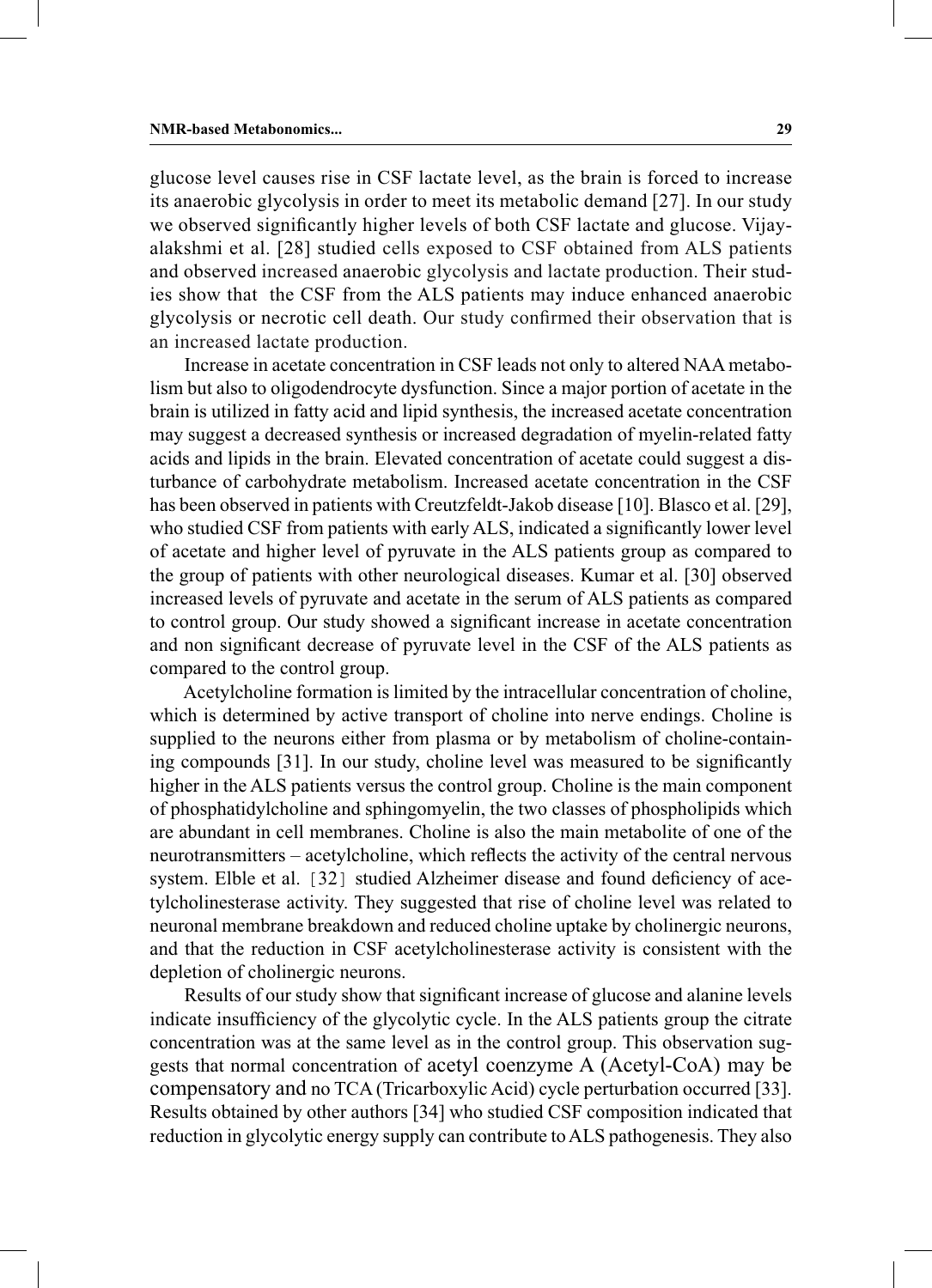suggested that this reduction can be the overriding cause of ALS related to neuronal cell death and depletion of intracellular ATP levels and may have resulted from the combined reduction of the glycolysis, TCA cycle and oxidative phosphorylation. Our study confirmed most of their findings.

 Result of our study show that an impaired glycolysis process was the main biochemical abnormality. However, variables which lead to the differentiation of the groups in multivariate discriminant analyses included also amino acids that play crucial role in neurotransmission i.e. Glx and GABA.

 Acute or chronic stimulation by the excitatory amino acids of the glutamate receptors may lead to neuronal death. This enhanced activation could be intensive in a short time period or subliminal in long period, and can be evoked by chronic stress, toxicity, electrolyte imbalance or micro stroke. Excitotoxic index is defined in terms of concentrations of glutamate  $\times$  glycine/GABA [35]. We found increased Glx concentration that can be caused by elevated Gln and/or Glu concentrations. Glycine concentration was significantly higher and GABA concentration was lower in the ALS group as compared to the control group, which increased the excitotoxic index. In general, the results of our study support the hypothesis of the excitotoxic mechanism in ALS pathogenesis [36–39].

 Studies of CSF by Shaw et al. [40] and previous studies have shown inconsistent results. The reasons for these discrepancies may have been partly caused by methodological factors – sample storage and preparation, detection methods – chromatography, and selection of the control group e.g. non neurological patients, healthy volunteers or non motor neuron disease neurological patients. In our study the NMR spectroscopy was used to determine differences between groups of the patients. In many of those studies only amino acids were measured except Blasco et al. [29] who also used NMR spectroscopy but the control group was different – patients with various neurological diseases as compared to our non-neurological patients.

## **5. Conclusions**

We concluded that applying multivariate statistics to <sup>1</sup>H NMR data obtained from the CSF samples provide a useful screening tool. The PLS-DA and OPLS-DA models tested in this study were valid for the analyzed data and showed the feasibility of creating fingerprints for initial analysis of the motor neuron disease patients. The OPLS-DA and PLS-DA models allowed distinguishing the ALS patients group and the control group with 90.91% correct classification. Furthermore the analysis of biochemical compound contributed to the class separation show that significantly higher levels of metabolites observed in the patients with ALS may represent the state of anaerobic metabolism and excitotoxicity. Those processes were expected to be involved in motor neuron diseases.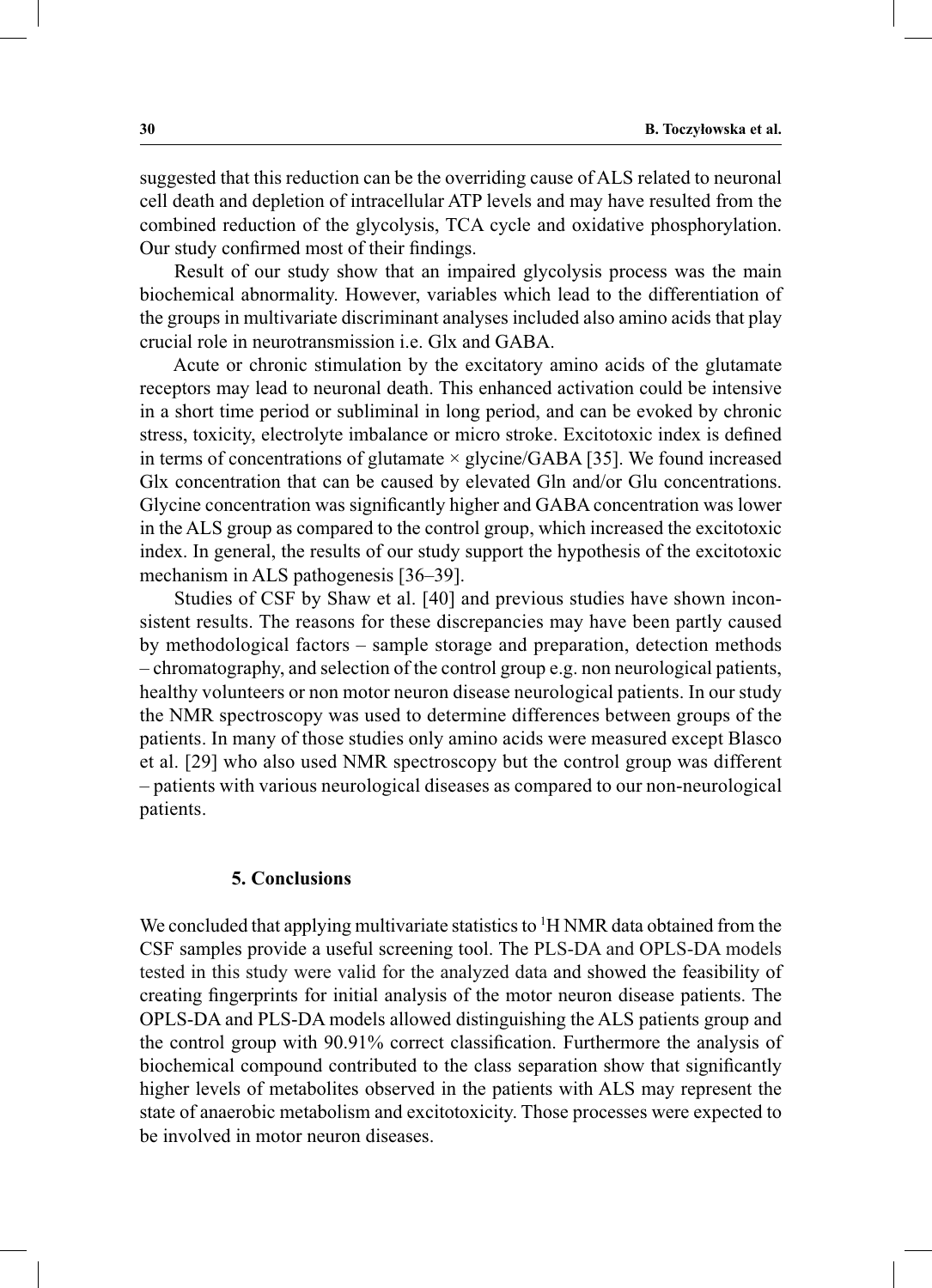## **References**

- 1. Cleveland D.W., Rothstein J.D.: From Charcot to Lou Gehrig: deciphering selective motor neuron death in ALS. Nat. Rev. Neurosci 2001, 2, 806–819.
- 2. Beuche W., Yushchenko M., Mader M., Maliszewska M., Felgenhauer K., Weber F.: Matrix metalloproteinase-9 is elevated in serum of patients with amyotrophic lateral sclerosis. Neuroreport 2000, 11, 3419–3422.
- 3. Bogdanov M., Brown R.H., Matson W., Smart R., Hayden D., O'Donnell H., Flint B.M., Cudkowicz M.: Increased oxidative damage to DNA in ALS patients. Free Radic. Biol. Med. 2000, 29, 652–658.
- 4. Camu W., Billiard M., Baldy-Moulinier M.: Fasting plasma and CSF amino acid levels in amyotrophic lateral sclerosis: a subtype analysis. Acta Neurol. Scand. 1993, 88, 51–55.
- 5. Rozen S., Cudkowicz M.E., Bogdanov M., Matson W.R., Kristal B.S., Beecher C., Harrison S., Vouros P., Flarakos J., Vigneau-Callahan K., Matson T.D., Newhall K.M., Beal M.F., Brown R.H., Kaddurah-Daouk R.: Metabolomic analysis and signatures in motor neuron disease. Metabolomics 2005, 1, 101–108.
- 6. Mitchell R.M., Simmons Z., Beard J.L., Stephens H.E., Connor J.R.: Plasma biomarkers associated with ALS and their relationship to iron homeostasis. Muscle Nerve 2010, 42, 95–103.
- 7. Wilson M.E., Boumaza I., Lacomis D., Bowser R., Cystatin C.: A candidate biomarker for amyotrophic lateral sclerosis. PLoS One 2010, 5, e15133.
- 8. Holmes E., Tsang T.M., Tabrizi S.J.: The application of NMR-based metabonomics in neurological disorders. NeuroRx 2006, 3, 358–372.
- 9. Viant M.R., Lyeth B.G., Miller M.G., Berman R.F.: An NMR metabolomic investigation of early metabolic disturbances following traumatic brain injury in a mammalian model. NMR Biomed. 2005, 18, 507–516.
- 10. Holmes E., Tsang T.M., Huang J.T., Leweke F.M., Koethe D., Gerth C.W., Nolden B.M., Gross S., Schreiber D., Nicholson J.K., Bahn S.: Metabolic profiling of CSF: evidence that early intervention may impact on disease progression and outcome in schizophrenia. PLoS Med. 2006, 3, e327.
- 11. Toczyłowska B., Chalimoniuk M., Wodowska M., Mayzner-Zawadzka E.: Changes in concentration of cerebrospinal fluid components in patients with traumatic brain injury. Brain Res. 2006, 1104, 183–189.
- 12. Bowser R., Lacomis D.: Applying proteomics to the diagnosis and treatment of ALS and related diseases. Muscle Nerve 2009, 40, 753-762.
- 13. Pal K., Sharma U., Gupta D.K., Pratap A., Jagannathan N.R.: Metabolite profile of cerebrospinal fluid in patients with spina bifida: a proton magnetic resonance spectroscopy study. Spine (Phila Pa 1976 ) 2005, 30, E68–E72.
- 14. Brooks B.R., Miller R.G., Swash M., Munsat T.L.: El Escorial revisited: revised criteria for the diagnosis of amyotrophic lateral sclerosis. Amyotroph Lateral. Scler. Other Motor Neuron Disord 2000, 1, 293–299.
- 15. Wevers R.A., Engelke U., Wendel U., de Jong J.G., Gabreels F.J., Heerschap A.: Standardized method for high-resolution 1H-NMR of cerebrospinal fluid. Clin. Chem. 1995, 41, 744–751.
- 16. Lutz N.W., Maillet S., Nicoli F., Viout P., Cozzone P.J.: Further assignment of resonances in 1H NMR spectra of cerebrospinal fluid (CSF). FEBS Lett. 1998, 425, 345–351.
- 17. Kriat M., Nicoli F., Vion-Dury J., Confort-Gouny S., Dano P., Grisoli F., Gastaut J.L., Cozzone P.J.: High resolution NMR spectroscopy of CSF: methodological issues and perspective clinical applications. Ann. Biol. Clin. (Paris) 1991, 49, 461–467.
- 18. van den Berg R.A., Hoefsloot H.C., Westerhuis J.A., Smilde A.K., van der Werf M.J.: Centering, scaling, and transformations: improving the biological information content of metabolomics data. BMC Genomics 2006, 7, 142.
- 19. Karp N.A., Griffin J.L., Lilley K.S.: Application of partial least squares discriminant analysis to two-dimensional difference gel studies in expression proteomics. Proteomics 2005, 5, 81–90.